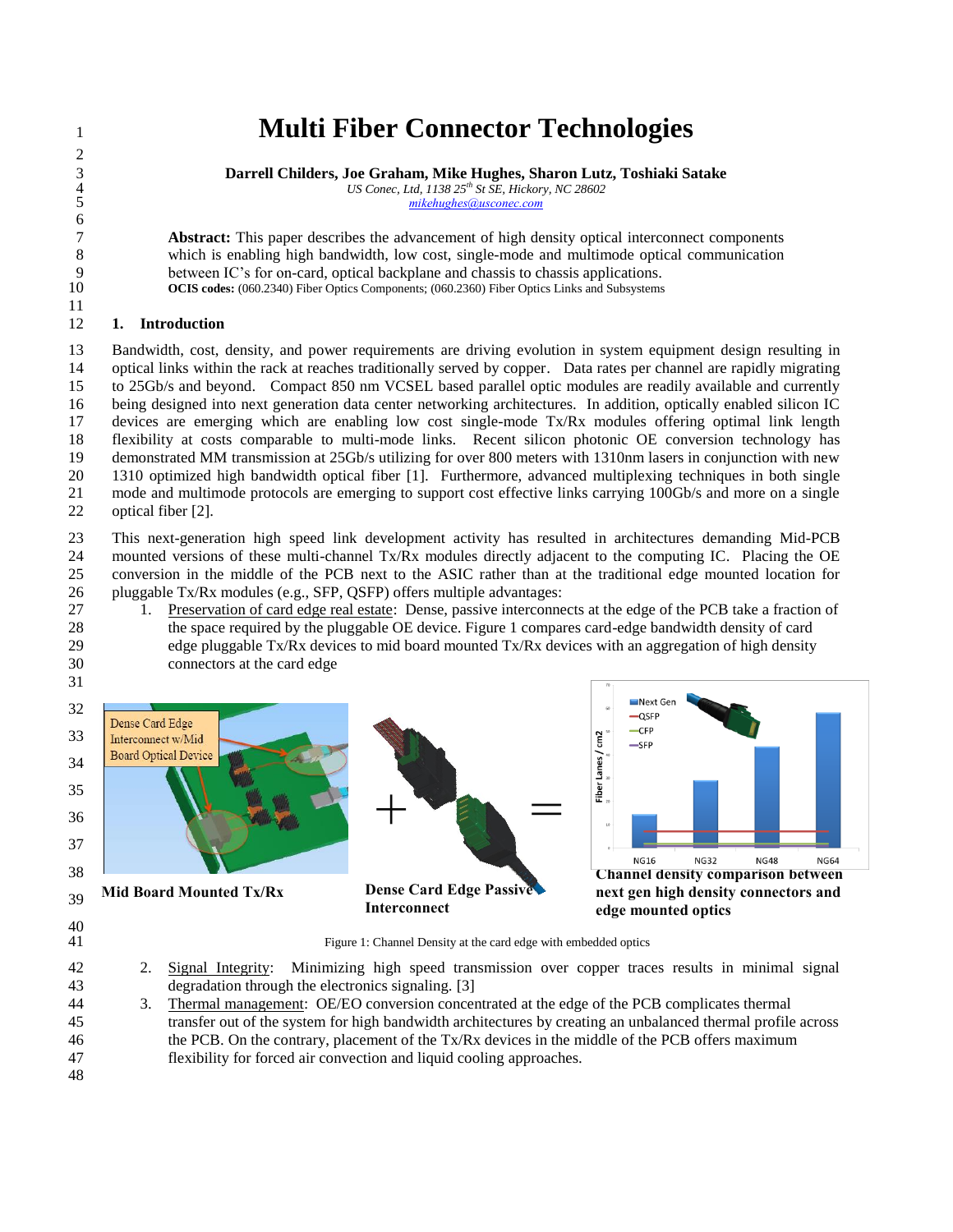- This migration of next generation system designs with mid-PCB mounted OE/EO conversion is driving
- requirements for new optimized optical fiber demarcation points at either the front panel faceplate of the PCB or in
- the rear of the PCB. If the fiber demarcation point is in the rear of the PCB, the optical connectors may need to be

mated 'blindly' and coexist with the electrical backplane or mid-plane.

#### **2. Conventional Multi-Fiber Interconnects**

 Traditional MT rectangular ferrules are the most commonly used multi-fiber interconnect. Traditional MTs are designed around maintaining physical contact of the polished fiber tips for stable optical performance. This physical

- contact requires very tightly controlled termination, polishing and metrology procedures which increase the cost of
- traditional multi-fiber interconnects. In addition to maintaining physical contact, each fiber tip in the ferrule must be kept pristine to ensure the signal is not attenuated through contamination blockage or loss of z-axis alignment (i.e.,
- physical contact). Figure 2 illustrates the primary attributes impacting the performance of traditional MT based
- multi-fiber connectors: component precision, polished endface geometry and the ability to maintain physical contact
- via ferrule spring loads, and fiber tip quality or cleanliness [4].



Figure 2: Factors impacting performance of traditional MT physical contact ferrules

 In order to maintain fiber tip contact on MT ferrules, the working normal force between ferrule mating planes is standardized for the number of fibers in the ferrule. For 12 fibers or less, the nominal force between ferrules is 9.8N.

- The nominal ferrule mating force for more than 12 fibers and up to 24 fibers is 22N. For ferrule densities requiring greater than two rows of fiber arrays, obtaining and maintaining physical contact of the fiber tips becomes
- unobtainable with state of the art polishing and termination technology.

#### **3. Expanded Beam Interconnects**

 $6^{2}_{63}$ 

 While traditional, physical contact MT ferrules are suitable for demanding low-loss, high performance applications, they are not optimized for short reach optical backplane and point to point applications. This has resulted in focused development activity on next generation optical backplane interconnects. A free space, expanded beam, collimated optical interconnect eliminates the need for fiber tip physical contact, which in turn, reduces the overall cost of multi-fiber optical cable assembly manufacturing. Light emitted by the fiber diverges from the fiber tip through the optical polymer to the lens. Over this distance, the beam diverges based on the NA of the fiber and the index of the polymer. The beam exiting the lens is nearly collimated. The same lens on the receiving ferrule focuses the light onto the fiber core. A cross section of the mated ferrule and ray trace schematic is shown in Figure 3. The ferrule design presented in this investigation is made with one, molded, monolithic component combining micro holes and lenses and expands the beam to a collimated spot over 3X the fiber core diameter [5]. The collimated free space transmission is also tolerant to z-axis alignment and reduces the need for high mating forces and costly polished end face topologies associated with physical contact connectors. Furthermore, the impact of debris occluding the power and causing z-axis separation is significantly reduced due to the expanded beam at the mating interface.



Figure 3. Expanded Beam, Free-Space, Lensed, Multi-Fiber Ferrule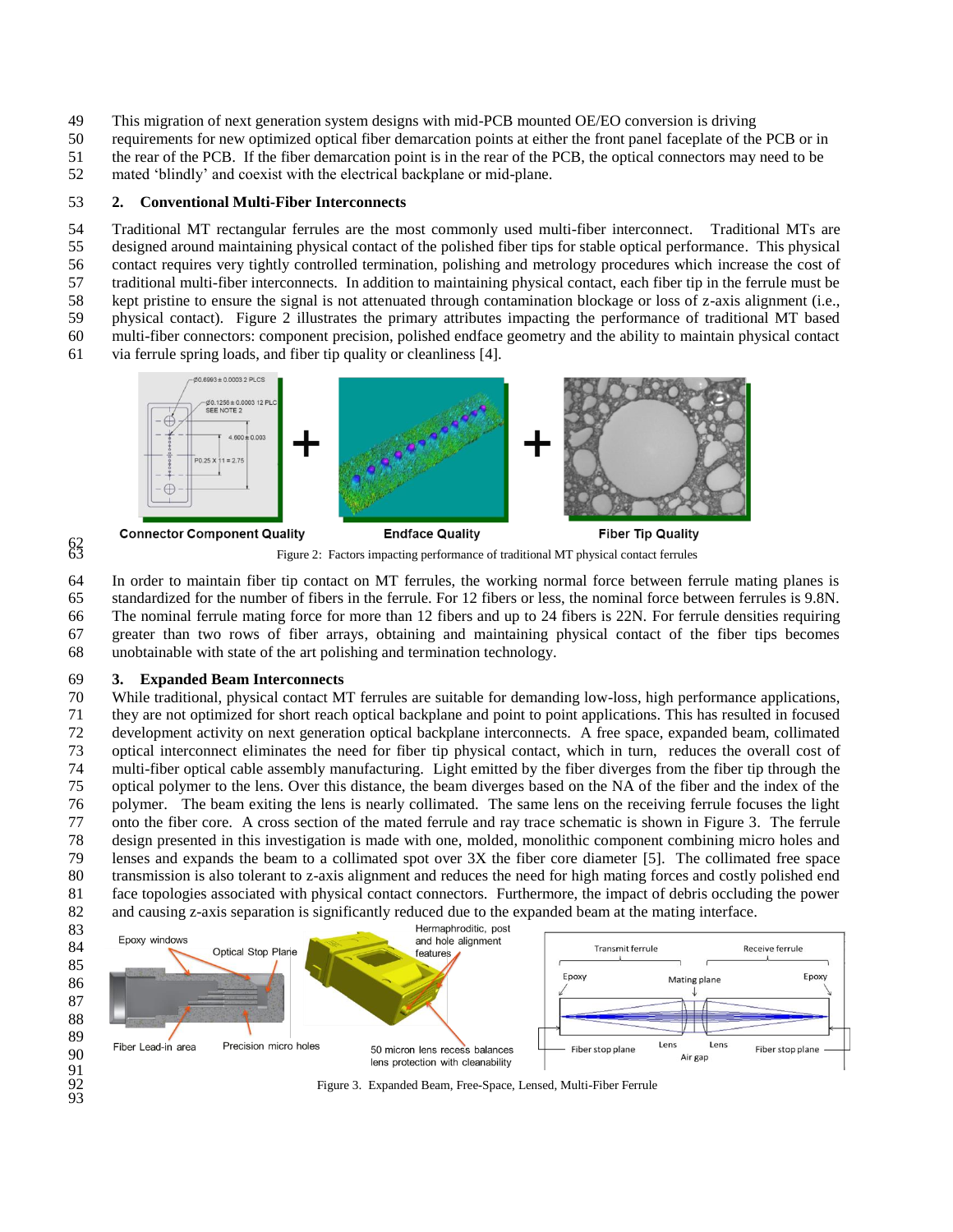### **3. Expanded Beam Interconnects for Optical Backplanes**

 The optical backplane could be stored in varying locations of a rack scale design. If the optical backplane is located in rear or middle of the rack scale design, a blind mate of the optical ferrules is required. Two primary challenges associated with blind mating optical interconnects are the impact of debris and the aggregation of high mating forces typically associated with physical contact optical interconnects. Cleaning traditional, bulkhead optical connectors in the field is a normal and accepted practice to ensure minimal insertion loss; however, accessibility to the daughter card or backplane mounted ferrules can greatly complicate removal of debris in a blind mate configuration. Debris insensitivity of expanded beam connectors minimizes the need for accessing and cleaning those ferrules. In addition to debris insensitivity, the forces required to mate expanded beam ferrules is a fraction of the force required for physical contact ferrules. As previously noted, the current state of the art polishing for traditional MTs can only support up to 24 fibers of physical contact with higher forces required at higher fiber counts. Conversely, the expanded beam ferrule discussed in this paper supports up to 64 fibers while maintaining a low mating force of 3N. Figure 4 highlights minimal impact of contaminated SM expanded beam ferrules along with the industry standard endface quality requirements for traditional connectors [6]. In addition, figure 4 illustrates potential 25Gb/s aggregated bandwidth throughput at different mating forces for traditional and expanded beam ferrules.





Figure 4: Expanded Beam Interconnects Reduce Impact of Debris and Mating Force Requirements

#### **4. Expanded Beam Backplane Interconnect Empirical Results**

 A ray-tracing, Monte Carlo simulation model was initially established to predict loss of the expanded beam ferrules for optical backplane applications with predicted tolerance values. Initial random inter- mate insertion losses for multimode applications were modeled to be 1.2dB maximum and 2.0dB maximum for single mode applications without an anti-reflective treatment on the lens surface [5,6]. Anti-reflective treatment on the lens surface can yield an improvement of 0.35-0.5dB depending on the material properties of the ferrule and the anti-reflective performance. Multimode expanded beam ferrules are now in volume production. As part of the validation of the theoretical models, Figure 5 illustrates current inter-lot insertion loss production data on four row (4x16) multi-mode ferrules with no anti- reflective treatment on the lenses. This data indicates that initial predicted tolerance values are being 121 exceeded and paves the way for even lower loss expanded beam connections.<br>122